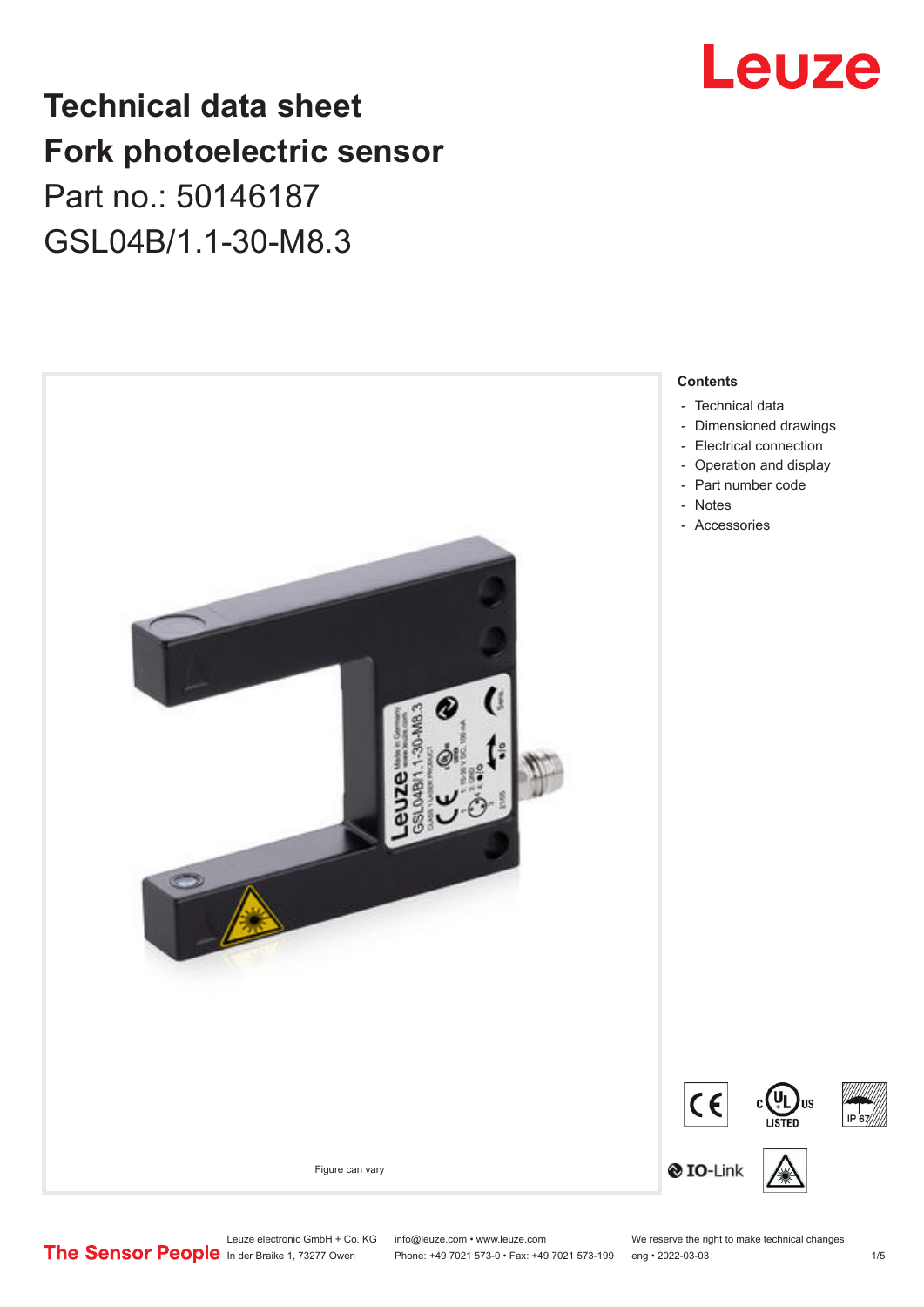### <span id="page-1-0"></span>**Technical data**

| <b>Basic data</b>                              |                                                           |
|------------------------------------------------|-----------------------------------------------------------|
| <b>Series</b>                                  | 04B                                                       |
| <b>Principle of physics</b>                    | Optical                                                   |
| Application                                    | Detection of small parts                                  |
| <b>Characteristic parameters</b>               |                                                           |
| <b>MTTF</b>                                    | 548.35 years                                              |
| <b>Optical data</b>                            |                                                           |
| <b>Light source</b>                            | Laser, Red                                                |
| Wavelength                                     | 655 nm                                                    |
| Laser class                                    | 1, IEC/EN 60825-1:2007                                    |
| <b>Transmitted-signal shape</b>                | Pulsed                                                    |
| <b>Measurement data</b>                        |                                                           |
| <b>Repeatability</b>                           | $0.01$ mm                                                 |
| Minimum object diameter                        | $0.05$ mm                                                 |
| <b>Electrical data</b>                         |                                                           |
| <b>Protective circuit</b>                      | Polarity reversal protection                              |
|                                                | Short circuit protected                                   |
|                                                |                                                           |
| Performance data                               |                                                           |
| Supply voltage U <sub>B</sub>                  | 10  30 V, DC                                              |
| <b>Residual ripple</b>                         | 0  15 %, From $U_{\rm B}$                                 |
| <b>Open-circuit current</b>                    | 030mA                                                     |
| <b>Switching hysteresis</b>                    | $20 \mu m$                                                |
|                                                |                                                           |
| Outputs                                        |                                                           |
| Number of digital switching outputs 1 Piece(s) |                                                           |
| <b>Switching outputs</b>                       |                                                           |
| <b>Type</b>                                    | Digital switching output                                  |
| <b>Voltage type</b>                            | DC                                                        |
| Switching current, max.                        | 100 mA                                                    |
| <b>Switching voltage</b>                       | high: ≥( $U_{\text{B}}$ -2V)                              |
|                                                | Low: $\leq$ 2V                                            |
|                                                |                                                           |
| Switching output 1                             |                                                           |
| <b>Switching element</b>                       | Transistor, Push-pull                                     |
| <b>Switching principle</b>                     | IO-Link / light switching (NPN) / dark<br>switching (PNP) |
| <b>Timing</b>                                  |                                                           |
| <b>Switching frequency</b>                     | 5,000 Hz                                                  |
| Response time                                  | $0.1$ ms                                                  |
| <b>Readiness delay</b>                         | 150 ms                                                    |
| <b>Interface</b>                               |                                                           |
| Type                                           | IO-Link                                                   |
|                                                |                                                           |



#### **Environmental data**

| Ambient temperature, operation | $-2560 °C$                                             |  |
|--------------------------------|--------------------------------------------------------|--|
| <b>Certifications</b>          |                                                        |  |
| Degree of protection           | IP 67                                                  |  |
| <b>Protection class</b>        | Ш                                                      |  |
| <b>Certifications</b>          | c UL US                                                |  |
| <b>Standards applied</b>       | IEC 60947-5-2, DIN EN ISO 1389-<br>1:2016 appendix C,D |  |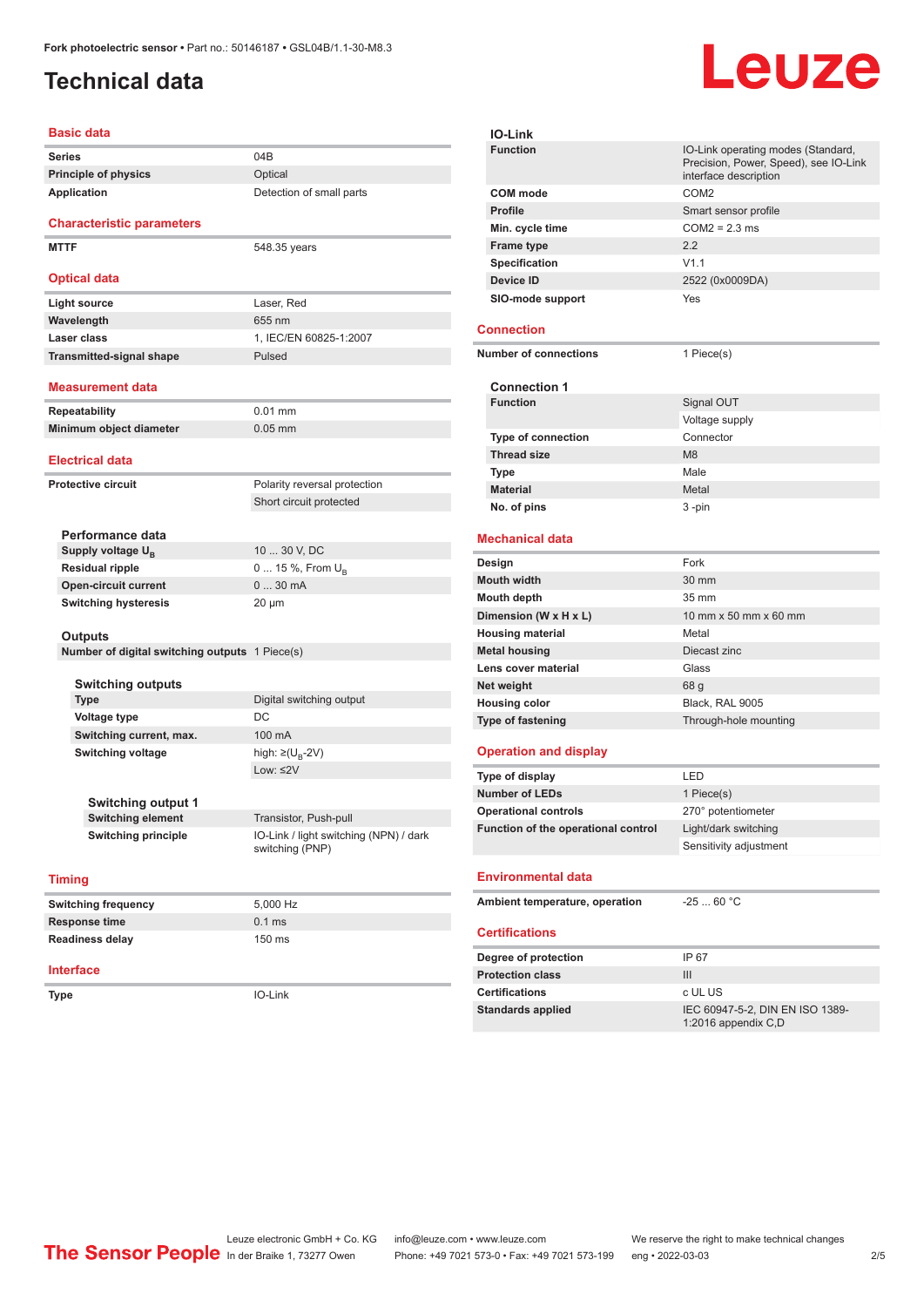### <span id="page-2-0"></span>**Technical data**

| <b>Customs tariff number</b> | 85365019 |
|------------------------------|----------|
| <b>ECLASS 5.1.4</b>          | 27270909 |
| ECLASS 8.0                   | 27270909 |
| <b>ECLASS 9.0</b>            | 27270909 |
| ECLASS 10.0                  | 27270909 |
| ECLASS 11.0                  | 27270909 |
| <b>ETIM 5.0</b>              | EC002720 |
| <b>ETIM 6.0</b>              | EC002720 |
| <b>ETIM 7.0</b>              | EC002720 |

### **Dimensioned drawings**

All dimensions in millimeters



- A Optical axis
- B Sensitivity adjustment

Leuze

- C Light/dark switching
- D LED indicator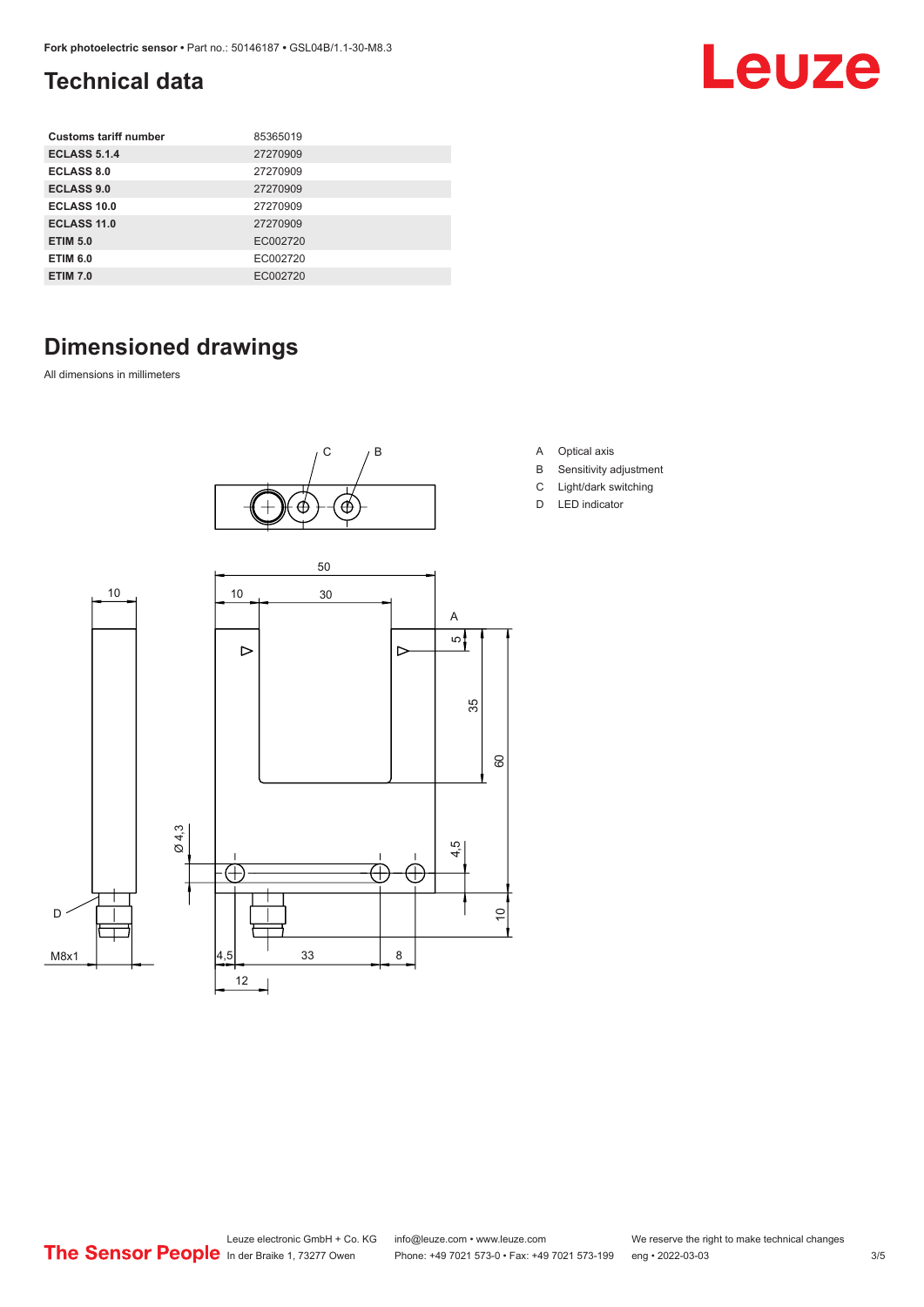### <span id="page-3-0"></span>**Electrical connection**

#### **Connection 1**

| <b>Function</b>           | Signal OUT     |
|---------------------------|----------------|
|                           | Voltage supply |
| <b>Type of connection</b> | Connector      |
| <b>Thread size</b>        | M <sub>8</sub> |
| <b>Type</b>               | Male           |
| <b>Material</b>           | Metal          |
| No. of pins               | $3 - pin$      |

| Pin | <b>Pin assignment</b> |
|-----|-----------------------|
|     | V+                    |
| 3   | <b>GND</b>            |
| 4   | OUT <sub>1</sub>      |

### **Operation and display**

| <b>LED</b> | Display                  | <b>Meaning</b>                          |
|------------|--------------------------|-----------------------------------------|
|            | Yellow, continuous light | Switching output/switching state active |

### **Part number code**

Part designation: **AAA04B/C.D-EEE-FFF**

| AAA04B     | Operating principle / construction<br>GS04B: Optical fork sensor, LED light source<br>GSL04B: Optical fork sensor, laser light source                                                   |
|------------|-----------------------------------------------------------------------------------------------------------------------------------------------------------------------------------------|
| C          | <b>Switching output / Function</b><br>P: PNP transistor output, dark switching<br>N: NPN transistor output, dark switching<br>1: IO-Link / light switching (NPN) / dark switching (PNP) |
| D          | Equipment<br>1: 270° potentiometer                                                                                                                                                      |
| <b>EEE</b> | Mouth width [mm]<br>Mouth width in millimeters                                                                                                                                          |
| <b>FFF</b> | <b>Electrical connection</b><br>M8.3: M8 connector, 3-pin (plug)                                                                                                                        |

| <b>Note</b>                                                                                  |
|----------------------------------------------------------------------------------------------|
| ↓ A list with all available device types can be found on the Leuze website at www.leuze.com. |

### **Notes**

|  | <b>Observe intended use!</b>                                                          |
|--|---------------------------------------------------------------------------------------|
|  | $\%$ This product is not a safety sensor and is not intended as personnel protection. |
|  | § The product may only be put into operation by competent persons.                    |
|  | ♦ Only use the product in accordance with its intended use.                           |
|  |                                                                                       |



 $1$   $\times$  3